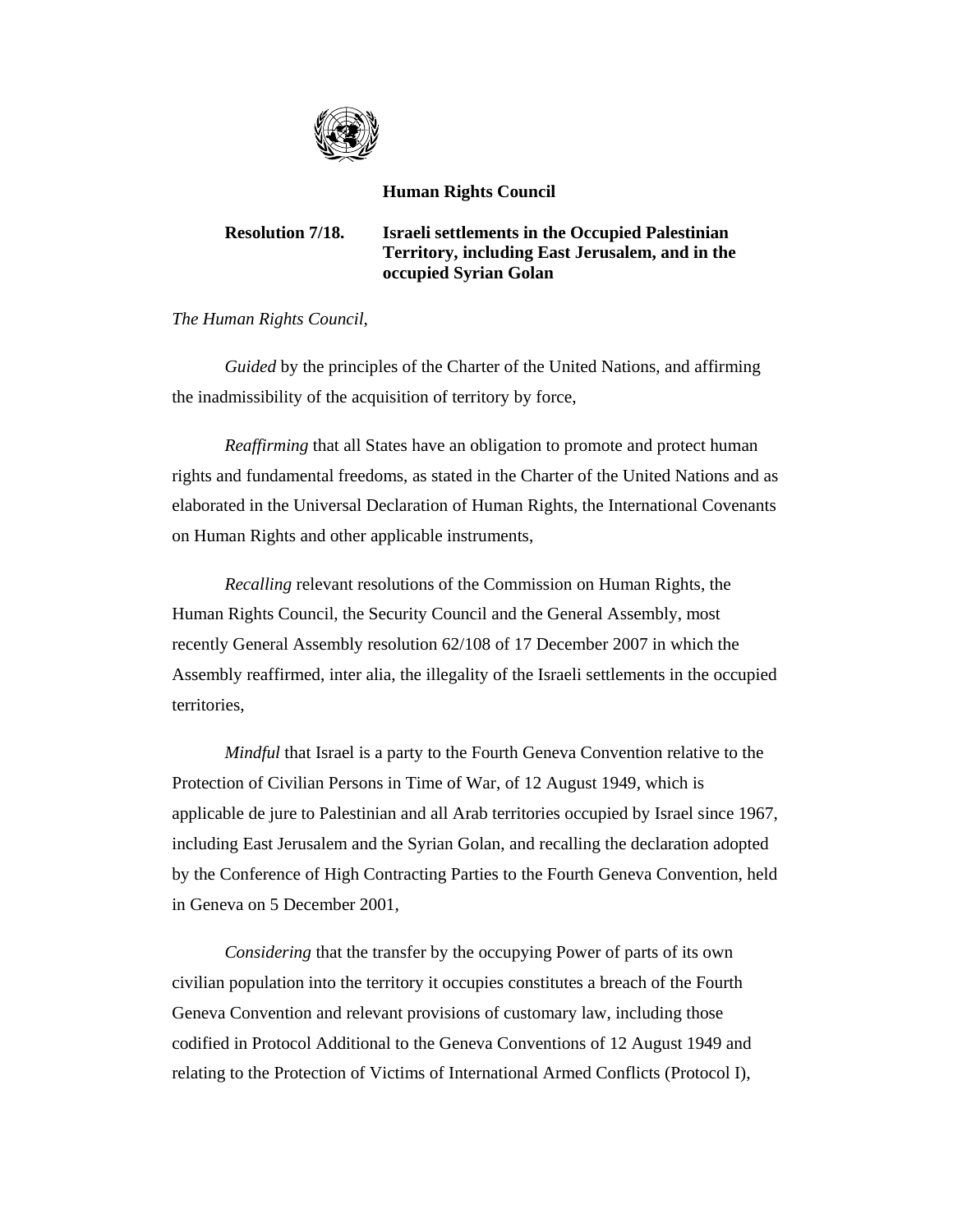*Recalling* the advisory opinion rendered on 9 July 2004 by the International Court of Justice on the *Legal Consequences of the Construction of a Wall in the Occupied Palestinian Territory*, and its conclusion that "the Israeli settlements in the Occupied Palestinian Territory (including East Jerusalem) have been established in breach of international law",

 *Recalling also* General Assembly resolution ES-10/15 of 20 July 2004,

 *Affirming* that the Israeli settlement activities in the Occupied Palestinian Territory constitute very serious violations of international humanitarian law and of the human rights of the Palestinian people therein and undermine international efforts, including the Annapolis Peace Conference and the Paris International Donors' Conference for the Palestinian State, aimed at invigorating the peace process and establishing a viable, contiguous, sovereign and independent Palestinian State by the end of 2008,

*Recalling* its attachment to the implementation by both parties of their obligations under the Quartet road map to a permanent two-State solution to the Israeli-Palestinian conflict (S/2003/529, annex), and noting specifically its call for a freeze on all settlement activity,

 *Expressing its grave concern* at the continuation by Israel, the occupying Power, of settlement building and expansion in the Occupied Palestinian Territory, including plans to expand and connect Israeli settlements around Occupied East Jerusalem, thus threatening the creation of a contiguous Palestinian State, in violation of international humanitarian law and relevant United Nations resolutions,

 *Expressing its concern* that continuing Israeli settlement activity undermines the realization of a two-State solution,

 *Expressing grave concern* at the continuing construction, contrary to international law, by Israel of the wall inside the Occupied Palestinian Territory, including in and around East Jerusalem, and expressing its concern in particular about the route of the wall in departure from the Armistice Line of 1949, which could prejudge future negotiations and make the two-State solution physically impossible to implement and which is causing the Palestinian people further humanitarian hardship,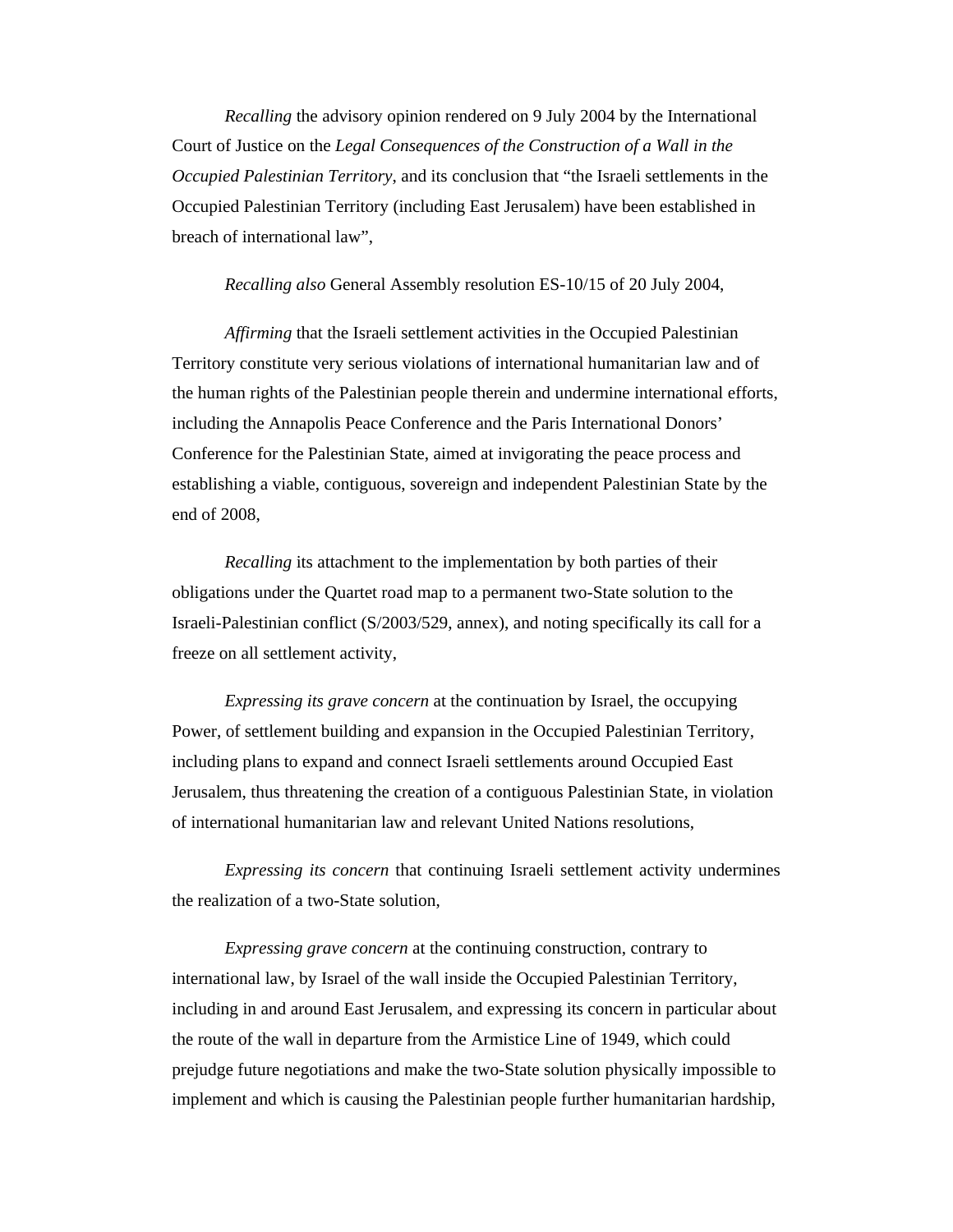*Deeply concerned* that the route of the wall has been traced in such a way as to include the great majority of the Israeli settlements in the Occupied Palestinian Territory, including East Jerusalem,

 *Expressing its concern* at the failure of the Government of Israel to cooperate fully with the relevant United Nations mechanisms, in particular the Special Rapporteur on the situation of human rights in the Palestinian territories occupied since 1967,

 1. *Welcomes* the report of the Special Rapporteur on the situation of human rights in the Palestinian territories occupied since 1967 (A/HRC/7/17) and calls upon the Government of Israel to cooperate with the Special Rapporteur to allow him to discharge his mandate fully;

 2. *Deplores* the recent Israeli announcements of the construction of new housing units for Israeli settlers in and around occupied East Jerusalem, as they undermine the peace process and the creation of a contiguous, sovereign and independent Palestinian State, and are in violation of international law and pledges made by Israel at the Annapolis Peace Conference of 27 November 2007;

3. *Expresses its grave concern* at:

 (*a*) The continuing Israeli settlement and related activities, in violation of international law, including the expansion of settlements, the expropriation of land, the demolition of houses, the confiscation and destruction of property, the expulsion of Palestinians and the construction of bypass roads, which change the physical character and demographic composition of the

occupied territories, including East Jerusalem and the Syrian Golan, and constitute a violation of the Fourth Geneva Convention relative to the Protection of Civilian Persons in Time of War of 12 August 1949, and in particular article 49 of that Convention; settlements are a major obstacle to the establishment of a just and comprehensive peace and to the creation of an independent, viable, sovereign and democratic Palestinian State;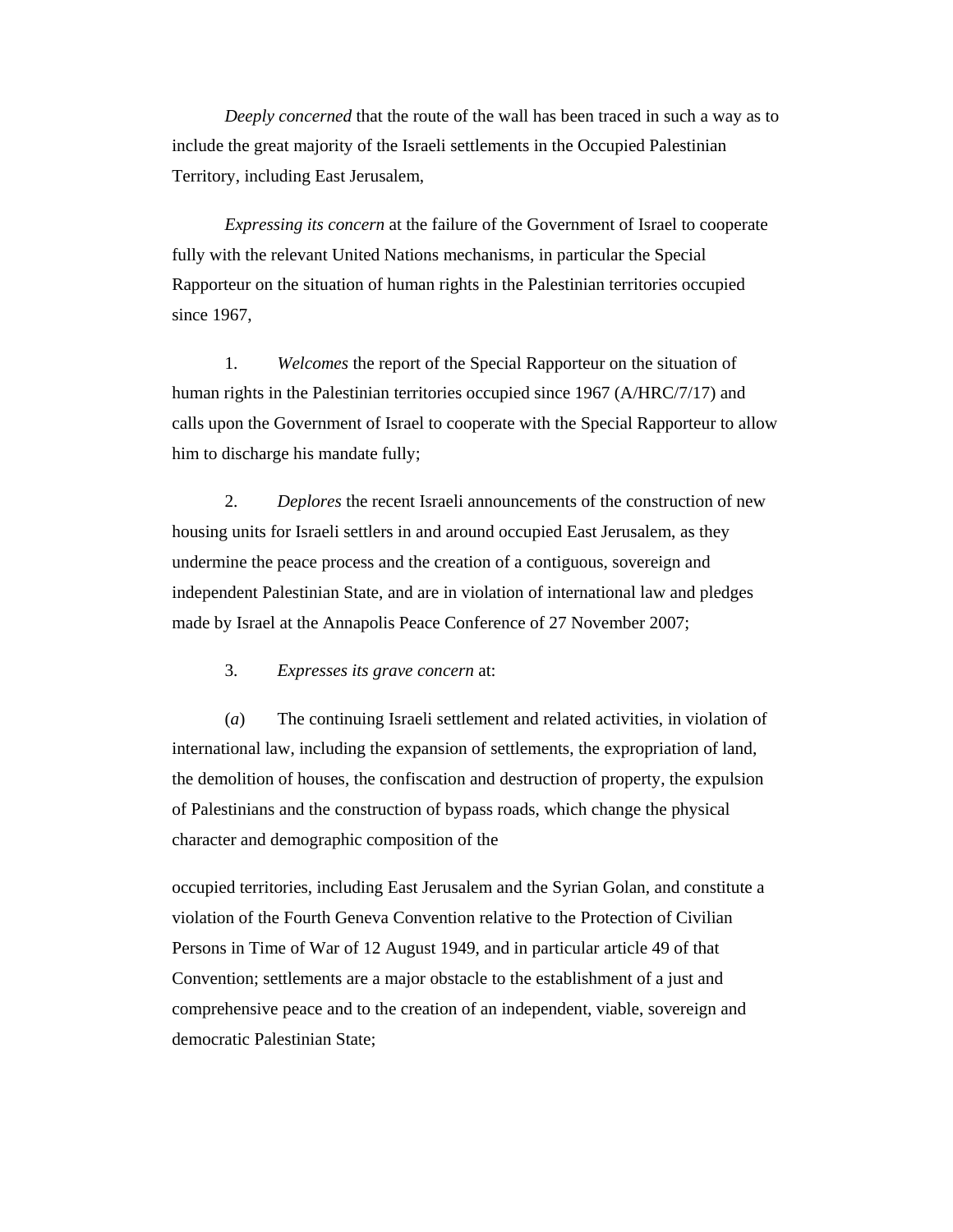(*b*) The Israeli so-called E-1 plan aimed at expanding the Israeli settlement of Maale Adumim and building the wall around it, thereby further disconnecting occupied East Jerusalem from the northern and southern parts of the West Bank and isolating its Palestinian population;

 (*c*) The implications for the final status negotiations of the announcement by Israel that it will retain the major settlement blocks in the Occupied Palestinian Territory, including settlements located in the Jordan Valley;

 (*d*) The expansion of Israeli settlements and the construction of new ones on the Occupied Palestinian Territory rendered inaccessible behind the wall, which create a fait accompli on the ground that could well be permanent and would be tantamount to de facto annexation;

 (*e*) The Israeli decision to establish and operate a tramway between West Jerusalem and the Israeli settlement of Pisgat Zeev, in violation of international law and relevant United Nations resolutions;

 (*f*) The continued closures of and within the Occupied Palestinian Territory and the restriction of the freedom of movement of people and goods, including the repeated closure of the crossing points of the Gaza Strip, which have created an extremely precarious humanitarian situation for the civilian population and impaired the economic and social rights of the Palestinian people;

 (*g*) The continued construction, contrary to international law, of the wall inside the Occupied Palestinian Territory, including in and around East Jerusalem;

4. *Urges* Israel, the occupying Power:

 (*a*) To reverse the settlement policy in the occupied territories, including East Jerusalem and the Syrian Golan, and, as a first step towards their dismantlement, to stop immediately the expansion of the existing settlements, including "natural growth" and related activities;

(*b*) To prevent any new installation of settlers in the occupied territories;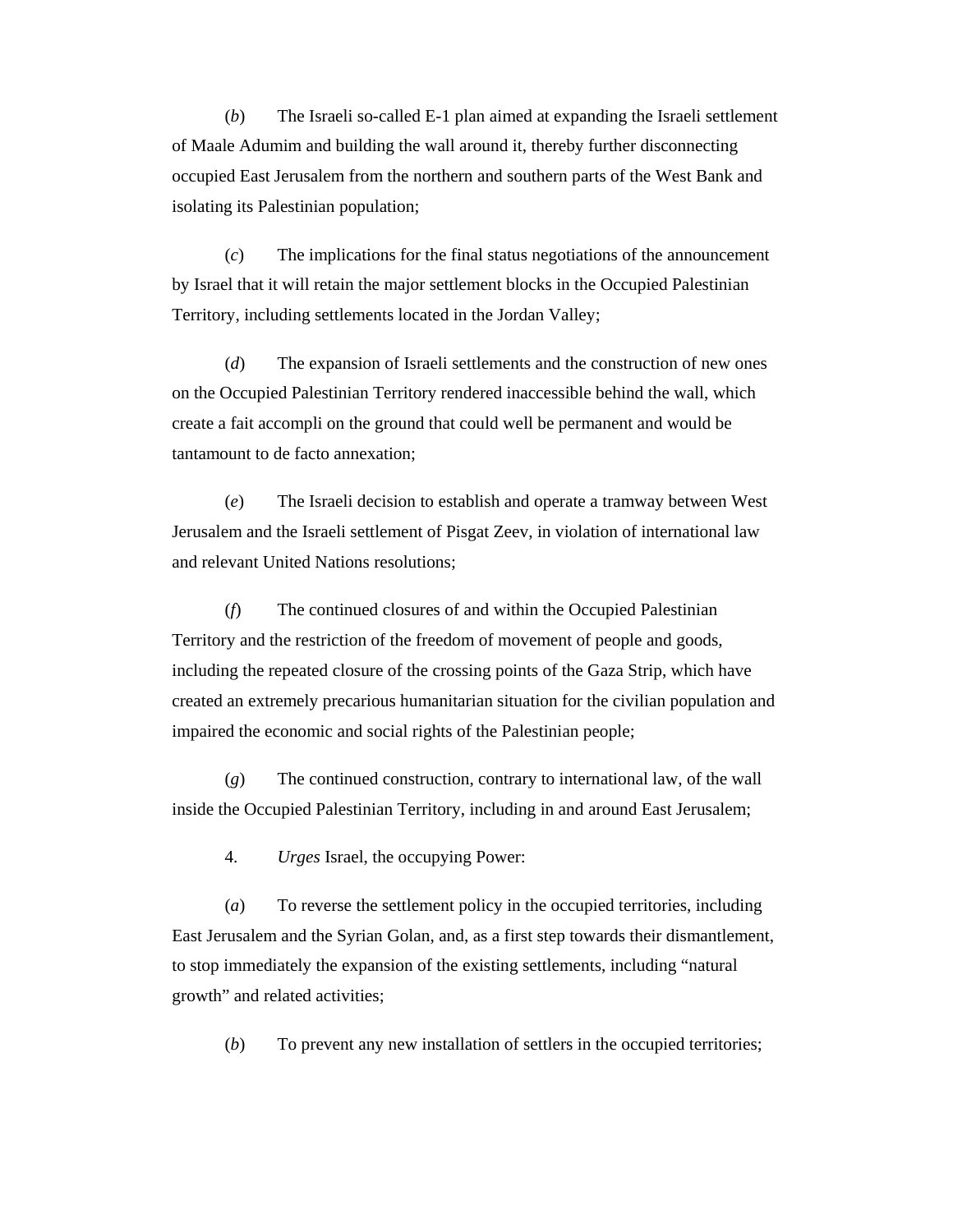5. *Urges* the full implementation of the Access and Movement Agreement of 15 November 2005, particularly the urgent reopening of the Rafah and Karni crossings, which are crucial to the passage of foodstuffs and essential supplies, as well as the access of United Nations agencies to and within the Occupied Palestinian Territory;

 6. *Demands* that Israel implement the recommendations regarding the settlements made by the United Nations High Commissioner for Human Rights in her report to the Commission on Human Rights at its fifty-seventh session on her visit to the occupied Palestinian territories, Israel, Egypt and Jordan (E/CN.4/2001/114);

 7. *Calls upon* Israel to take and implement serious measures, including confiscation of arms and enforcement of criminal sanctions, with the aim of preventing acts of violence by Israeli settlers, and other measures to guarantee the safety and protection of the Palestinian civilians and Palestinian properties in the Occupied Palestinian Territory, including East Jerusalem;

 8. *Demands* that Israel, the occupying Power, comply fully with its legal obligations, as mentioned in the advisory opinion rendered on 9 July 2004 by the International Court of Justice;

 9. *Urges* the parties to give renewed impetus to the peace process in line with the Annapolis Peace Conference and the Paris International Donors' Conference for the Palestinian State and to implement fully the road map endorsed by the Security Council in its resolution 1515 (2003) of 19 November 2003, with the aim of reaching a comprehensive political settlement in accordance with the resolutions of the Security Council, including resolutions 242 (1967) of 22 November 1967 and 338 (1973) of 22 October 1973, and other relevant United Nations resolutions, the principles of the Peace Conference on the Middle East, held in Madrid on 30 October 1991, the Oslo Accords and subsequent agreements, which will allow two States, Israel and Palestine, to live in peace and security;

 10. *Decides* to continue the consideration of this question at its session of March 2009.